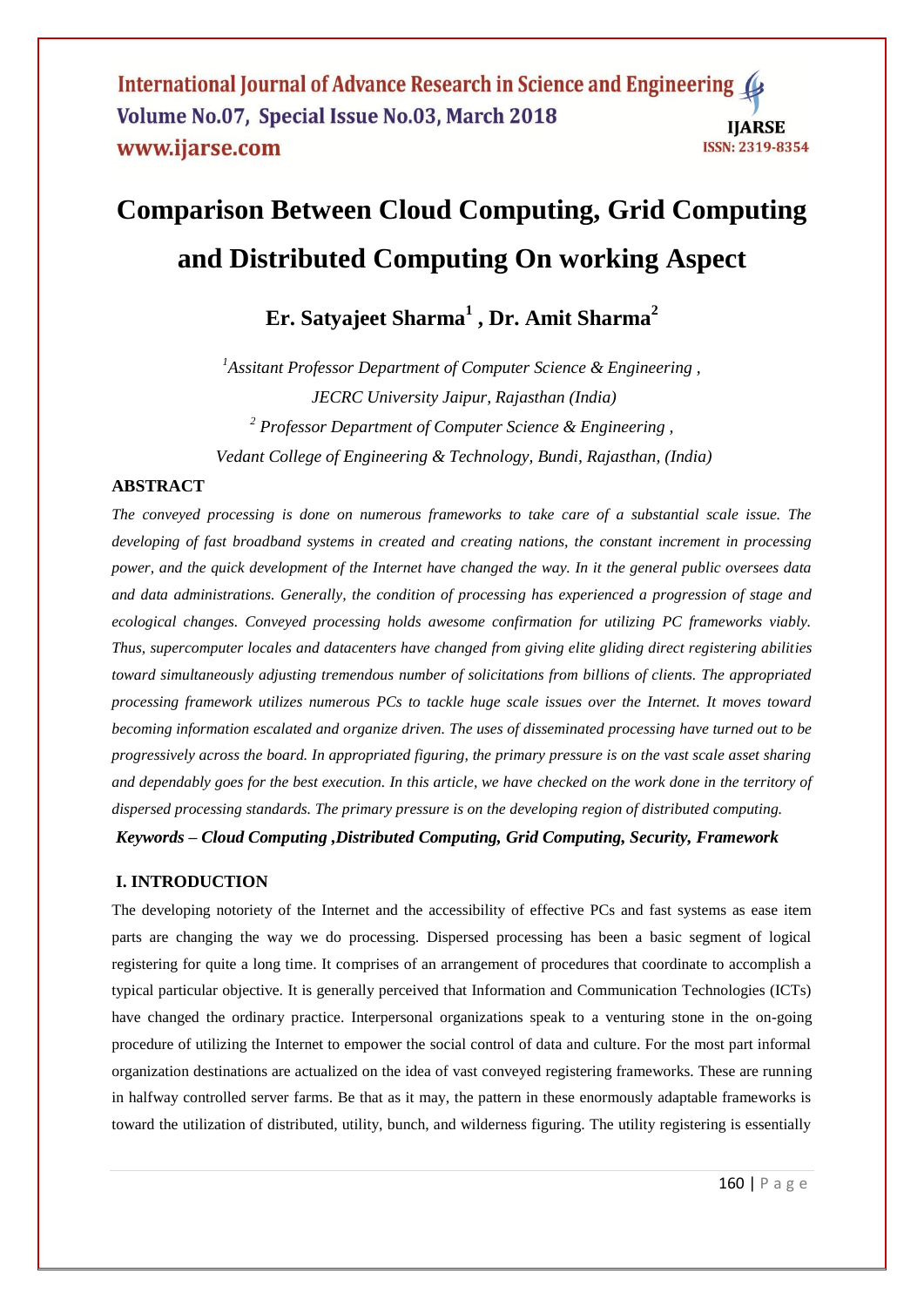#### International Journal of Advance Research in Science and Engineering Volume No.07, Special Issue No.03, March 2018 **IIARSE** www.ijarse.com ISSN: 2319-8354

the lattice figuring and the distributed computing which is the current theme of research. This order is well appeared in the Figure 1.1.

With the expanding heterogeneity of the fundamental equipment, the productive mapping of computational issues onto the 'exposed metal' has turned out to be limitlessly more unpredictable. There are numerous difficulties of circulated figuring as takes after:

Straightforwardness intends to conceal conveyance from the clients at the abnormal states and to conceal the dissemination from the projects at the low levels. There are more types of straightforwardness as Location, Migration, Replication, Concurrency, and Parallelism. Adaptability ought to be anything but difficult to create. Unwavering quality includes a few components like no information misfortune, secure framework, and blame tolerant frameworks. Execution ought to be high. Versatility should scale uncertainly.



Figure 1: Classification of Distributed Computing

#### **II. RELATED WORKS**

The figuring business is one of the quickest developing enterprises and it is invigorated by the fast innovative improvements in the regions of PC equipment and programming. The innovative advances in equipment incorporate chip improvement and manufacture advances, quick and shabby microchips, and in addition high transfer speed and low inertness interconnection systems. Among them, the current advances in gadgets innovation have assumed a noteworthy part in the improvement of intense consecutive and parallel PCs. Programming innovation is additionally growing quick. Develop programming, for example, Operating Systems, programming dialects, advancement approachs, and apparatuses, are presently accessible. This has empowered the improvement and arrangement of utilizations taking into account logical, building, and business needs. It ought to likewise be noticed that stupendous testing applications, for example, climate anticipating and quake examination, have turned into the principle main thrust behind the improvement of capable parallel PCs. Conveyed frameworks can be viewed as customary systems of free PCs. They have numerous framework pictures, as every hub runs its own working framework, and the individual machines in an appropriated

161 | P a g e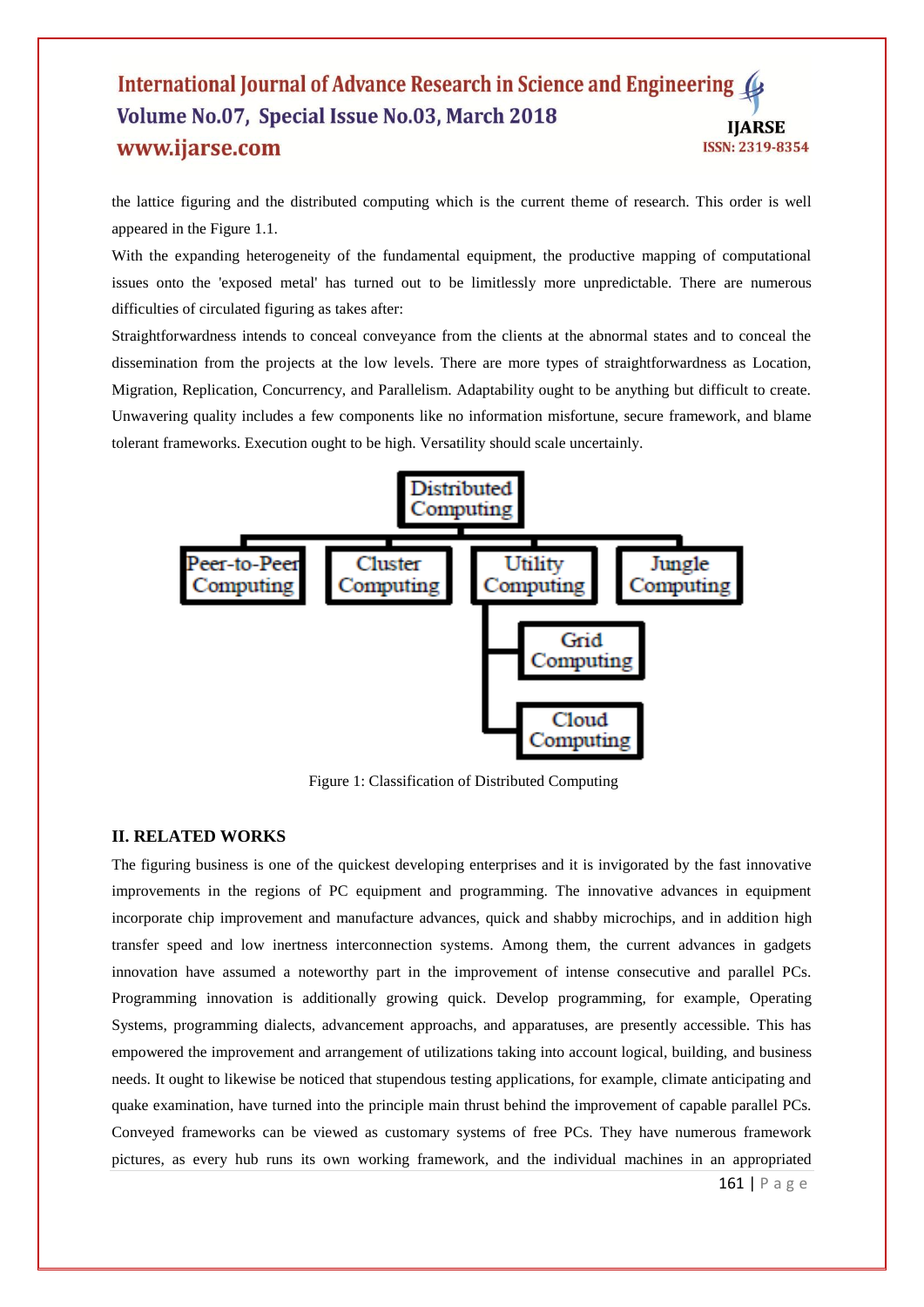#### International Journal of Advance Research in Science and Engineering ( Volume No.07, Special Issue No.03, March 2018 **IJARSE** www.ijarse.com ISSN: 2319-8354

framework could be, for instance, mixes of Massively Parallel Processors (MPPs), Symmetric Multiprocessors (SMPs), groups, and individual PCs. Cloud administrations are primarily separated into three administrations conveyance models: SaaS (Software as a Service, e.g. Google Mail), PaaS (Platform as a Service, e.g. Google AppEngine) and IaaS (Infrastructure as a Service, e.g. Amazon EC2). Since the work exhibited in this part is unequivocally identified with Infrastructure as a Service show, we just spotlight in this area on this class of administration. IaaS suppliers intend to offer assets to clients as pay-as-you-go way. A key supplier of such an administration is Amazon through its Elastic Cloud Computing (EC2) and Simple Storage Service (S3). The academicians and the monster bunches are doing their best to rebound with the new ideas of the appropriating figuring and they have given such a significant number of good outcomes. Yet, there is dependably an intension to build up a superior innovation, so we are here and distributed computing is the current subject on which work is in advance.

#### **III. CLOUD TECHNOLOGY**

Clouds address the many-sided quality in the substantial scale stockpiling and registering foundations by giving a specific level of deliberation. This innovation has increased much consideration in the course of the most recent couple of years and organizations like Amazon, Yahoo and Google have introduced their own particular arrangements. There are various definitions clarifying the idea of a cloud, one case is found in expressing that \A Computing Cloud is an arrangement of system empowered administrations, giving versatile, QoS ensured, ordinarily customized, reasonable figuring stage on request, which could be gotten to in a basic and unavoidable way". The essential thought of cloud innovation is to give a given level of nature of administrations while keeping the infrastructural subtle elements avoided the end clients. The client pays and get the administrations on request. In , the set-up of a cloud benefit depends on two performing artists; Service Providers (SPs), which give an arrangement of various administrations (e.g. Platform as a Service (PaaS) or Software as a Service (SaaS)) and guarantee that the client get to these. At that point the Infrastructure Providers (IPs) are in charge of the equipment framework. On-screen characters with specific parts present adaptability in the framework, for instance one SP can use foundation of different IPs and a solitary IP can give foundation to a solitary or numerous SP(s).

Having on-screen characters in charge of giving administrations satisfying a specific Service Level Agreement (SLA) together with a financial model urge organizations to receive cloud innovation and offer registering and capacity administrations like different utilities, for example, power or gas.

**3.1 Cloud Computing characteristics** The essential characteristics of cloud computing can be elaborated as On-demand self-service , Broad network access , Resource pooling , Rapid elasticity , Measured service

#### **3.2 Cloud Computing Advantage and Disadvantage**

#### **3.2. 1 Advantages of Cloud Storage**

**1. Usability:** All cloud storage services reviewed in this topic have desktop folders for Mac's and PC's. This allows users to drag and drop files between the cloud storage and their local storage.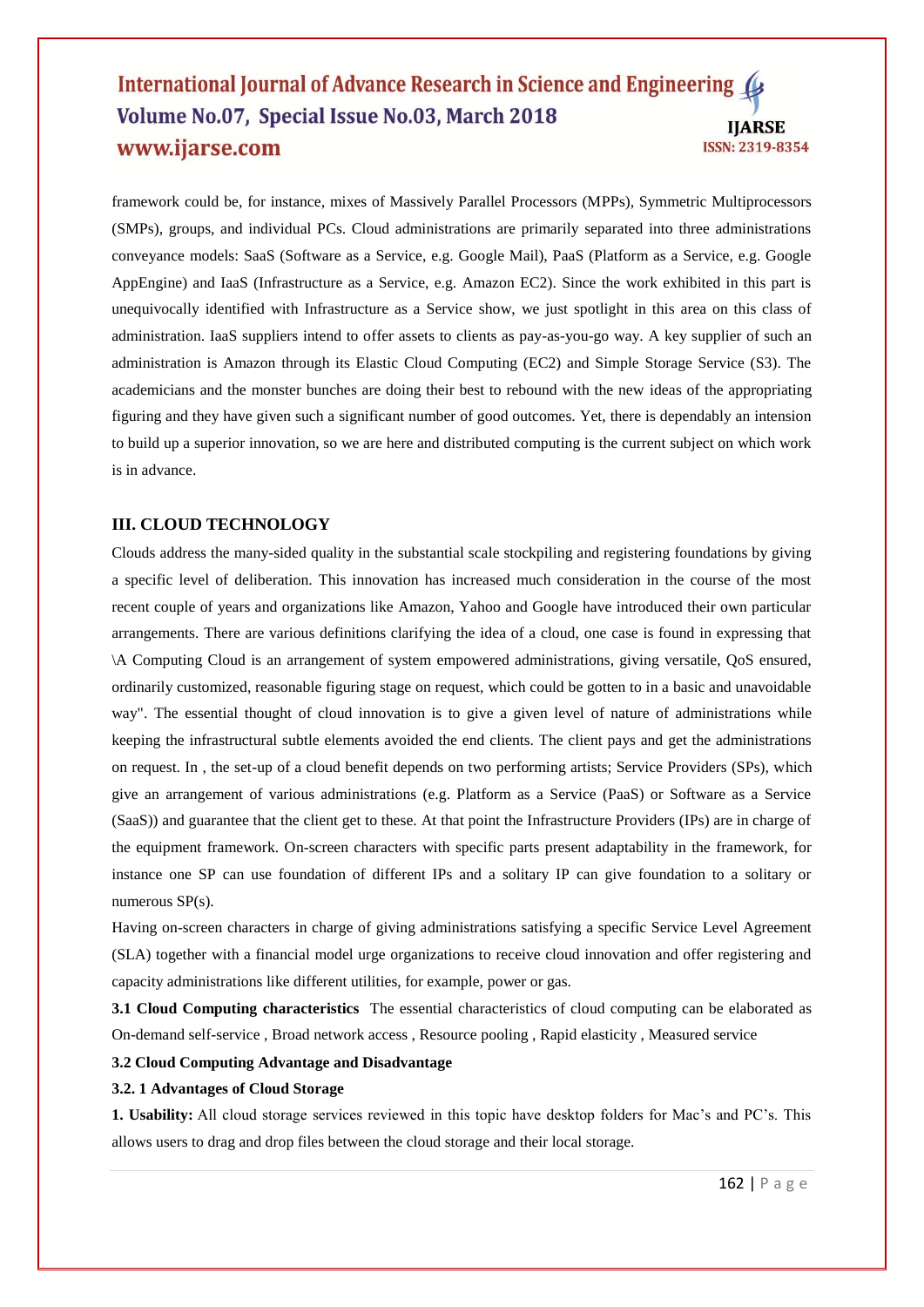#### International Journal of Advance Research in Science and Engineering ( Volume No.07, Special Issue No.03, March 2018 **IIARSE** www.ijarse.com ISSN: 2319-8354

**2. Bandwidth:** You can avoid emailing files to individuals and instead send a web link to recipients through your email.

**3. Accessibility:** Stored files can be accessed from anywhere via Internet connection.

**4. Disaster Recovery:** It is highly recommended that businesses have an emergency backup plan ready in the case of an emergency. Cloud storage can be used as a back‐up plan by businesses by providing a second copy of important files. These files are stored at a remote location and can be accessed through an internet connection.

**5. Cost Savings:** Businesses and organizations can often reduce annual operating costs by using cloud storage; cloud storage costs about 3 cents per gigabyte to store data internally. Users can see additional cost savings because it does not require internal power to store information remotely.

#### **3.2.2 Disadvantages of Cloud Storage**

**1. Usability:** Be careful when using drag/drop to move a document into the cloud storage folder. This will permanently move your document from its original folder to the cloud storage location. Do a copy and paste instead of drag/drop if you want to retain the document's original location in addition to moving a copy onto the cloud storage folder.

**2. Bandwidth:** Several cloud storage services have a specific bandwidth allowance. If an organization surpasses the given allowance, the additional charges could be significant. However, some providers allow unlimited bandwidth. This is a factor that companies should consider when looking at a cloud storage provider.

**3. Accessibility:** If you have no internet connection, you have no access to your data.

**4. Data Security:** There are concerns with the safety and privacy of important data stored remotely. The possibility of private data commingling with other organizations makes some businesses uneasy. If you want to know more about those issues that govern data security and privacy, here is an interesting article on the recent privacy debates.

**5. Software:** If you want to be able to manipulate your files locally through multiple devices, you'll need to download the service on all devices.

### **IV. APPLICATION ENVIRONMENTS FOR GRIDS**

Grid systems provide a means for building large-scale computational and storage environments meeting the growing demands of scientific communities. There are challenges in building and managing efficient and reliable grid software components, but another area that also requires serious attention is how to enable applications to use the grid environment. Often, scientific applications are built using a monolithic approach which makes it difficult for to exploit a distributed computing framework. Even for a very simple application, the user needs certain expertise to run the job on a grid system. The client tool has to be installed and configured, a job description file has to be prepared, credentials have to be handled, commands to submit/monitor the job have to be issued, and finally the output files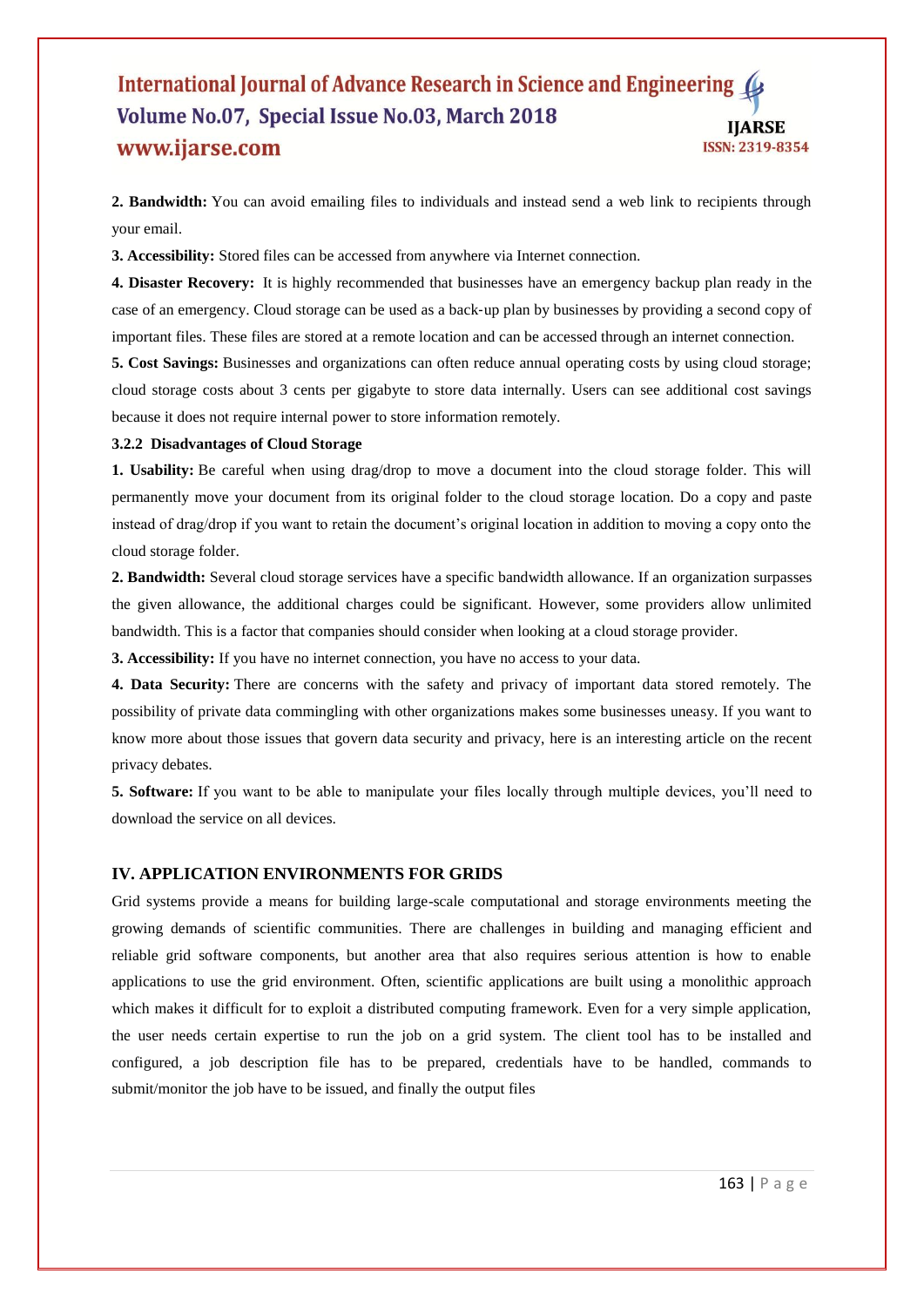#### International Journal of Advance Research in Science and Engineering Volume No.07, Special Issue No.03, March 2018 **IIARSE** www.ijarse.com ISSN: 2319-8354

might have to be downloaded. Complex scientific applications use external libraries, input data sets, external storage space and certain toolkits which adds complexity when running the application in a grid environment. Large

efforts are needed to handle all these issues, and this greatly affects the overall progress of the real scientific activity.

To get maximum benefit of a grid computing infrastructure, there is a need to facilitate the user community with flexible, transparent and user friendly general purpose and application specific environments. Such environments can also e.g. handle several different middleware in a transparent way.

The aim of Grid computing is to enable coordinated resource sharing and problem solving in dynamic, multiinstitutional virtual organizations.

As an electric-utility power grid, a computing grid offers an infrastructure that couples computers, software/middleware, special instruments, and people and sensors together. Grid is often constructed across LAN, WAN, or Internet backbone networks at regional, national, or global scales. Enterprises or organizations present grids as integrated computing resources. They can be viewed also as virtual platforms to support virtual organizations. The computers used in a grid are primarily workstations, servers, clusters, and supercomputers. Personal computers, laptops and PDAs can be used as access devices to a grid system. The grids can be of many types as; Knowledge, Data, Computational, Application Service Provisioning, Interaction or Utility. These have many pros and cons. Pros are like; these are capable to solve larger, more complex problems in a shorter time, these are easier to collaborate with other organizations, and these make better use of existing hardware. Cons are like; Grid software and standards are still evolving, learning curve to get started, and non-interactive job submission.



Fig . 2 Grid Computing Environment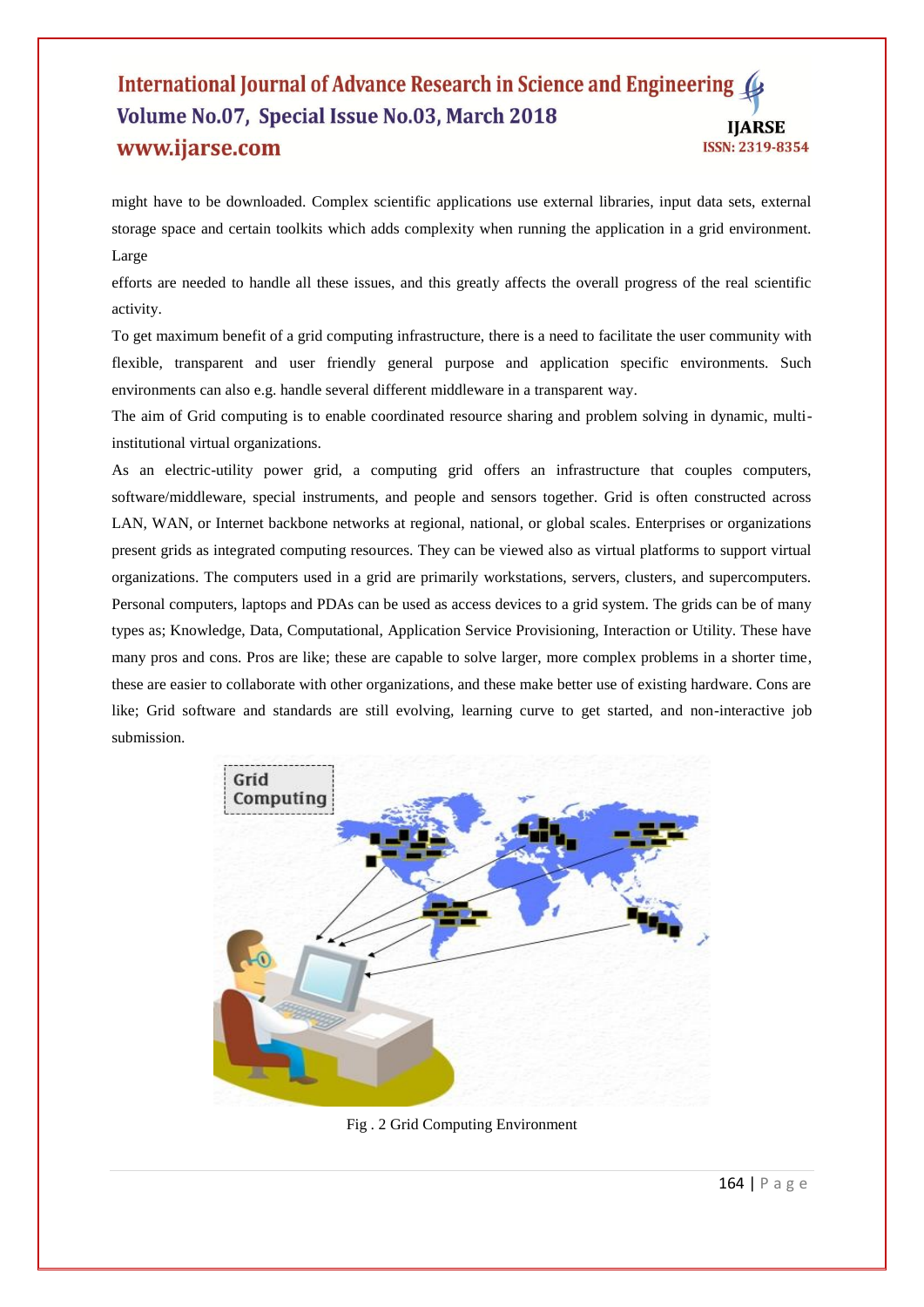#### International Journal of Advance Research in Science and Engineering Volume No.07, Special Issue No.03, March 2018 **IJARSE** www.ijarse.com ISSN: 2319-8354

## **V. MEASURING PERFORMANCE IN DISTRIBUTED COMPUTING**

In appropriated figuring a typical arrangement of estimations from every server catch its present action and state. These are ordinarily totaled after some time interims, which on account of the Exchange Hosted Services (EHS) are 15 minutes in length. EHS handles email movement, applying a succession of spam channels and different checks for legitimacy, so a portion of the estimations are the quantity of messages that pass each channel, and the number hindered by each channel, amid the 15-minute time frame. Conveyed figuring frameworks have an arrangement of execution objectives, frequently expressed as limits on the worthy incentive for at least one of the server estimations (called Key Performance Indicators or KPIs). A broadened time of infringement of these execution objectives is thought to be a framework emergency. In EHS the framework is thought to be in infringement if no less than 25% of the servers are over a limit for a specific KPI (Bodik et al., 2009). Two successive infringement periods are considered to characterize the start of an emergency in EHS, and the emergency is considered to proceed until there are four back to back times of non-infringement. Hints of a few KPIs and a few non-KPI estimations ("measurements") for EHS are appeared in Figure 1 for a ten-day time frame. The KPI follows demonstrate the level of servers surpassing the edge for that KPI, and alternate follows are the medians of every one of the measurements over the arrangement of servers. There are six emergencies appeared here, to be specific the periods when one of the KPI follows is over the dashed line. The initial two emergencies are known to have specific causes "An" and "B", while the last four emergencies are accepted to have a similar reason "C". Unmistakably the third metric is raised amid emergencies of sort C, however not amid emergencies of sort An or B. The second metric is raised amid emergencies of sort C, yet reduced amid emergencies of sort An and B. The primary metric seems, by all accounts, to be lifted amid emergencies of sort C, potentially decreased amid emergencies of sort B, and not emphatically influenced by emergencies of sort A. This plot proposes that the medians of the measurements over the servers are extremely useful with regards to the emergency write. Moreover, the middle of a specific metric seems, by all accounts, to be reliably either low, typical, or high amid emergencies of a specific kind. This is bolstered by the feeling of EHS specialists, so we fit our models on the middle estimations of the measurements, discretizing as indicated by edges that characterize "low", "ordinary", or "high" qualities. We characterize the ordinary scope of (the middle estimation of) a metric to be the second and 98th quantile of that metric amid non-emergency periods. Applying these quantiles to the EHS information, "high" or "low" estimations of a large number of the measurements compare intimately with emergency periods. We expect comparative measurement diminishment and discretization to be viable in other disseminated registering frameworks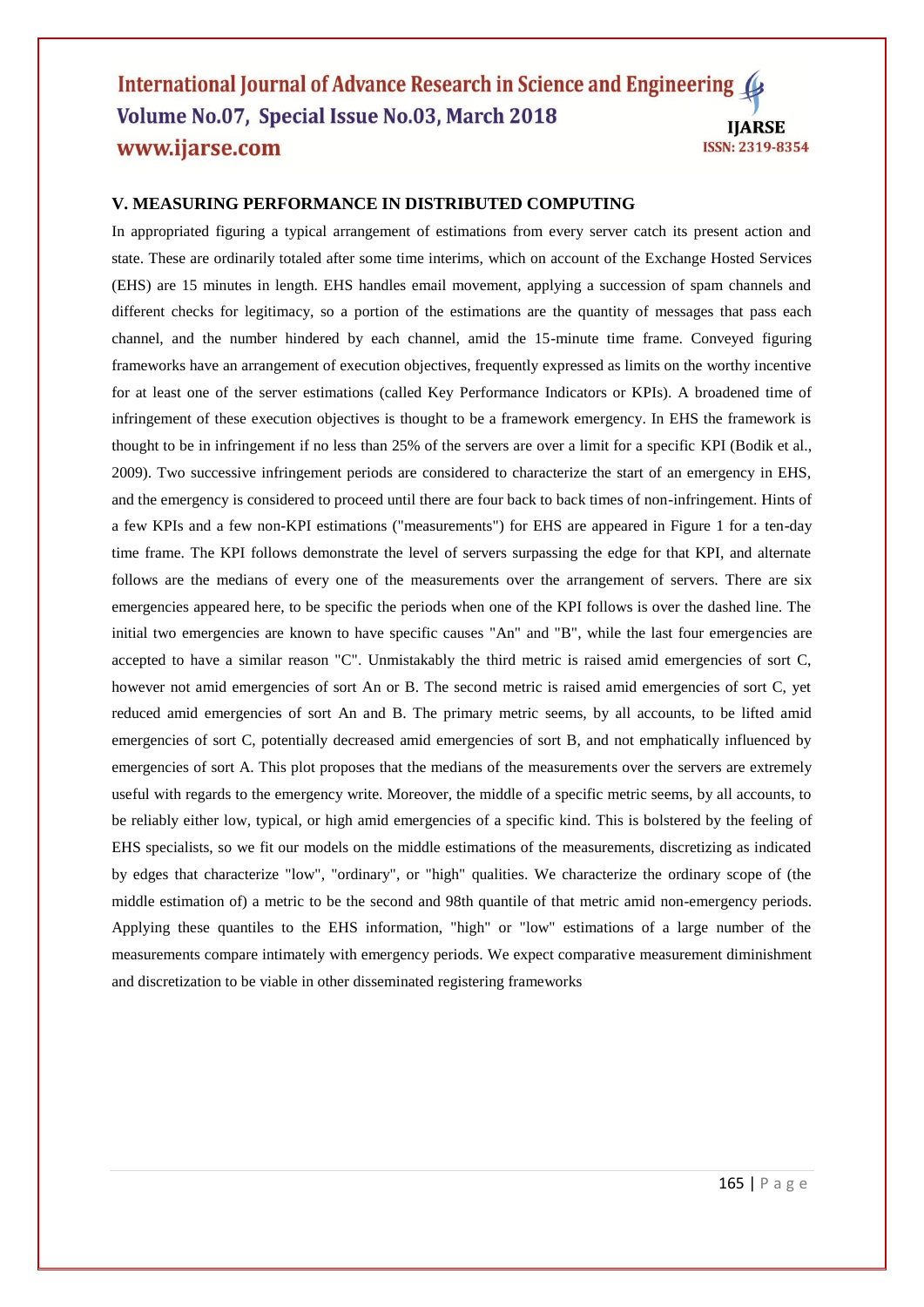International Journal of Advance Research in Science and Engineering ( Volume No.07, Special Issue No.03, March 2018 **IJARSE** www.ijarse.com **ISSN: 2319-8354** 



**Fig. 3 Distributed Computing**

|  |  |  | Table 1. Comparison Between Grid Computing Distributed Computing and Cloud Computing, |
|--|--|--|---------------------------------------------------------------------------------------|
|  |  |  |                                                                                       |

| Category                        | Grid                  | <b>Distributed Computing</b>          | <b>Cloud</b>                     |
|---------------------------------|-----------------------|---------------------------------------|----------------------------------|
| <b>Size</b>                     | Large                 | Small to medium                       | Small to large                   |
| <b>Resource Type</b>            | Heterogeneous         | Homogeneous                           | Heterogeneous                    |
| <b>Initial Capital Cost</b>     | High                  | Very High                             | Very low                         |
| <b>Typical ROI</b>              | Medium                | Very high                             | High                             |
| Network type                    | Private               | Private                               | Public Internet                  |
|                                 | Ethemet-based         | IB or proprietary                     | Ethemet-based                    |
| <b>Typical Hardware</b>         | Expensive             | Very expensive - "top<br>of the line" | Usually VM's atop of<br>hardware |
| If I didn't know any<br>better: | "faster workstations" | "supercomputer"                       | "bunch of VMs"                   |
| <b>SLA</b> requirement          | High                  | Strict                                | Low                              |
| <b>Security Requirement</b>     | High                  | Very low - but typically Low<br>high  |                                  |

# **VI. CONCLUSION**

We have talked about the inspiration for conveying processing. It will keep thriving. There are such huge numbers of themes which are going extremely hot in the innovative work points in both the scholarly and industry for a long time to come. In over all the distributed computing is the current theme which is a work in progress by such a significant number of mechanical monster like Google, EMC, Microsoft, Yahoo, Amazon,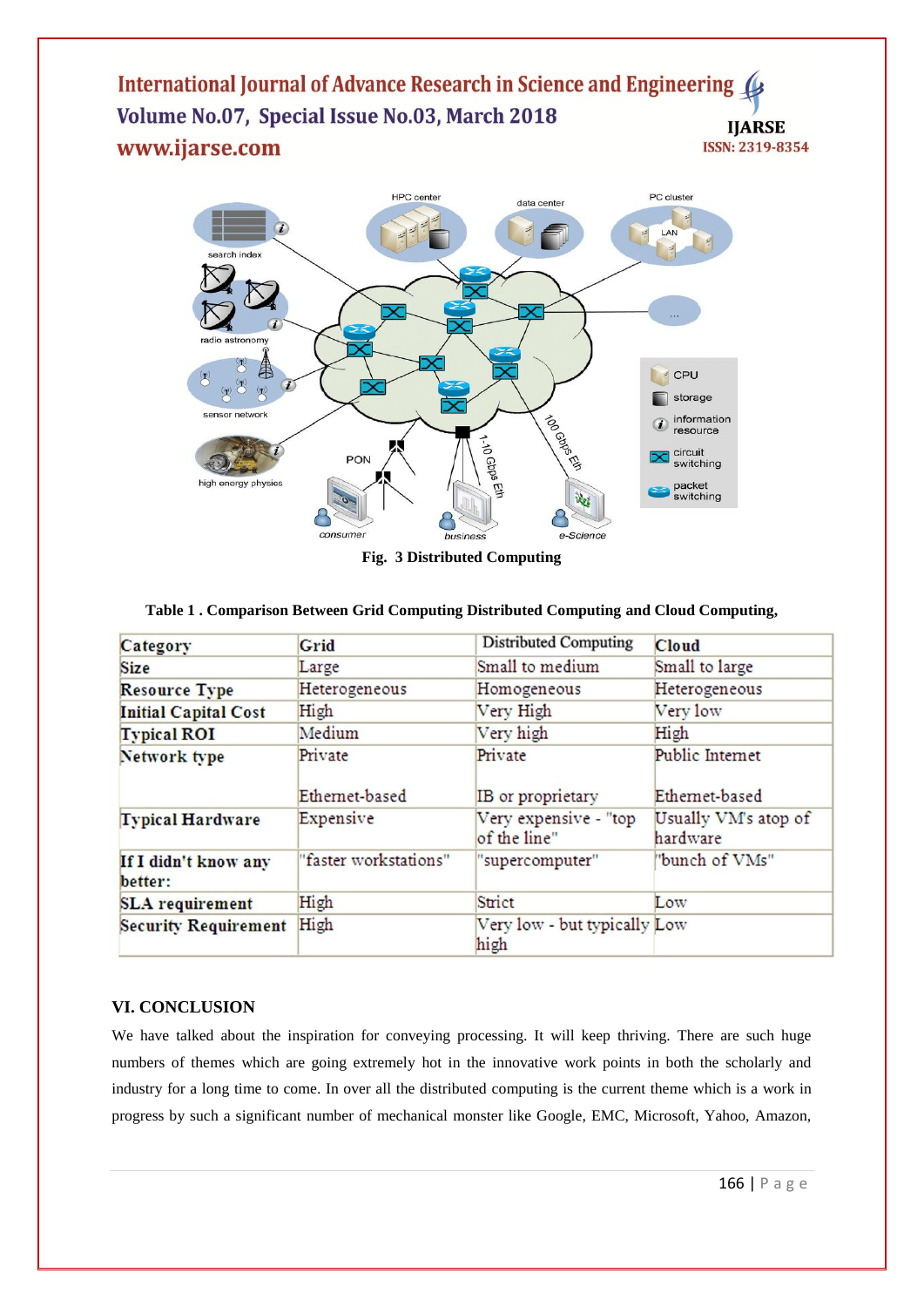#### International Journal of Advance Research in Science and Engineering Volume No.07, Special Issue No.03, March 2018 **IJARSE** www.ijarse.com ISSN: 2319-8354

IBM, and so on. This study paper edifies the Three different type of models that is Grid Computing Distributed Computing and Cloud Computing. It will be valuable for the understudies and the specialists.

#### **REFERENCE**

- [1] B. Amedro, F. Baude, D. Caromel, C. Delbe, I. Filali, F. Huet, E. Mathias, and O. Smirnov, "*Cloud Computing: Principles, Systems and Applications",* series Computer Communications and Networks, Springer, pp. 163-178, 2010.
- [2] Chee Shin Yeo, Rajkumar Buyya, Marcos Dias de Assunção, Jia Yu, Anthony Sulistio, Srikumar Venugopal, and Martin Placek, "Utility Computing on Global Grids", Chapter 143, Hossein Bidgoli (ed.), The Handbook of Computer Networks, ISBN: 978-0-471-78461-6, John Wiley & Sons, New York, USA, 2007.
- [3] Cloud Security Alliance (CSA), "Security Guidance for Critical Areas of Focus in Cloud Computing V2.1", 2009.
- [4] Douglas Eadline, "High Performance Computing For Dummies, Sun and AMD Special Edition", Wiley Publishing, Inc., Indianapolis, Indiana, 2009.
- [5] F. J. Seinstra, J. Maassen et al., "Jungle Computing: Distributed Supercomputing beyond Clusters, Grids, and Clouds", Department of Computer Science, Vrije Universiteit, De Boelelaan 1081A, 1081 HV Amsterdam, The Netherlands, pp. 1-31, 2010.
- [6] Frank J. Seinstra, Jason Maassen, Rob V. van Nieuwpoort, Niels Drost, Timo van Kessel, Ben van Werkhoven, Jacopo Urbani, Ceriel Jacobs, Thilo Kielmann, and Henri E. Bal, "Jungle Computing: Distributed Supercomputing beyond Clusters, Grids, and Clouds", In M. Cafaro and G. Aloisio, editors, Grids, Clouds and Virtualization, Springer-Verlag '10, pp. 1-31. 2010.
- [7] H. E. Bal, J. Maassen, R. V. van Nieuwpoort, N. Drost, R. Kemp, N. Palmer, T. Kielmann, F. Seinstra, and C. Jacobs, "Real-world distributed computing with Ibis", Computer, Vol. 43, No. 8, pp. 54-62, 2010.
- [8] Hwang, Dongarra, and Fox, "Distributed and Cloud Computing", 1st Edition Morgan Kaufmann, 2011.
- [9] Ian Foster, Carl Kesselman, and Steven Tuecke, "The Anatomy of the Grid: Enabling Scalable Virtual Organizations," The International Journal of High Performance Computing Applications, vol. 15, no. 3, Fall 2001, pp. 200-222.
- [10] M. Baker, A. Apon, R. Buyya, and H. Jin, "Cluster computing and applications. In A. Kent & J. Williams (Eds.), Encyclopedia of Computer Science and Technology, pp. 87-125, 2002.
- [11] Michael A. Rappa, "The Utility Business Model and the Future of Computing Services," IBM Systems Journal, vol. 43, no. 1, pp. 32-42, 2004.
- [12] Microsoft Corporation, "Load-Balanced Cluster", http://msdn.microsoft.com/en-us/library/ff648960.aspx [download date: 10 April 2012].